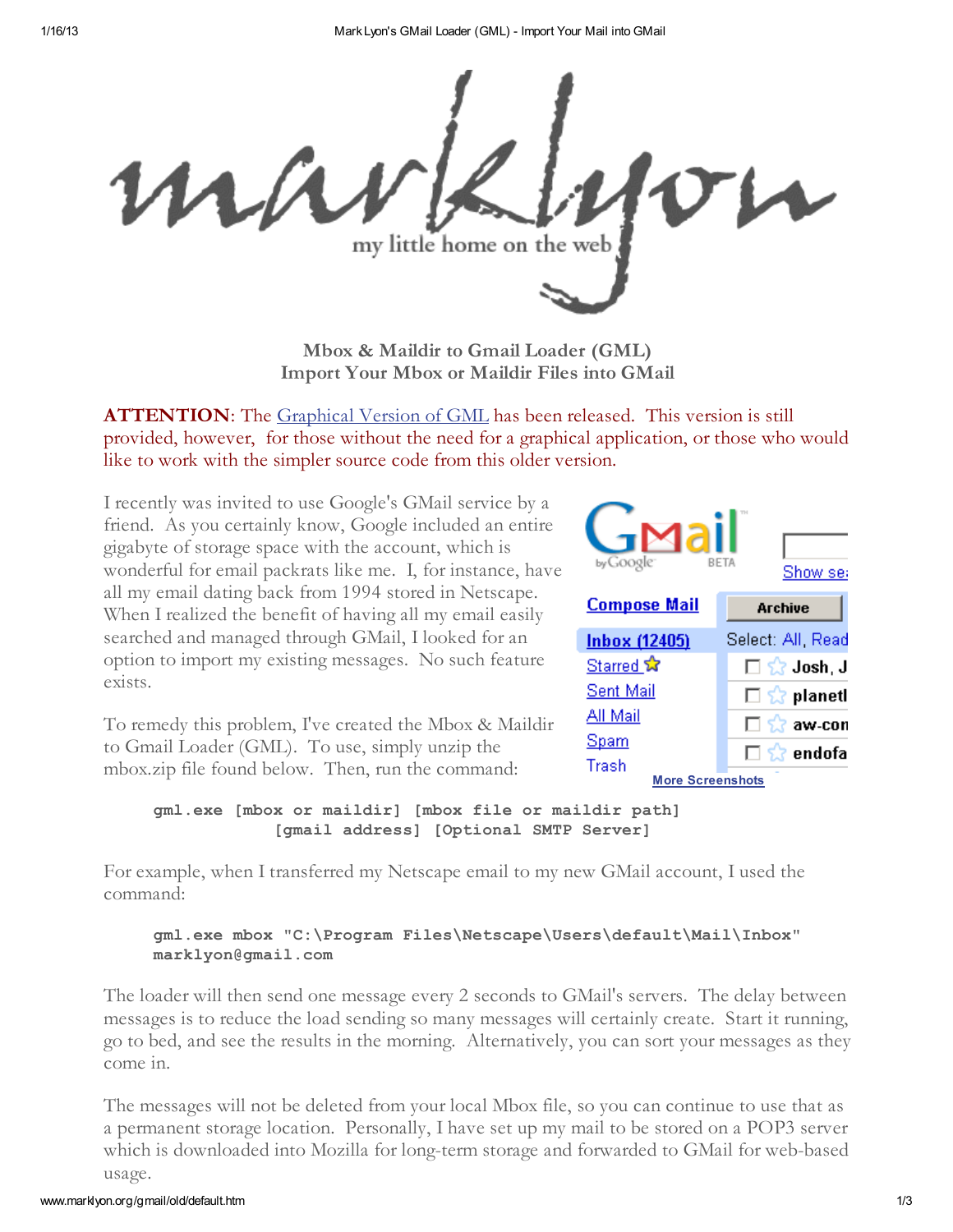#### 1/16/13 MarkLyon's GMail Loader (GML) - Import Your Mail into GMail

If you're using a Microsoft product like Outlook or Outlook Express that stores mail in .pst files, you'll likely have [better](http://support.ximian.com/cgi-bin/ximian.cfg/php/enduser/std_adp.php?p_sid=wxzQPLgg&p_lva=&p_faqid=59&p_created=995655179&p_sp=cF9ncmlkc29ydD0mcF9yb3dfY250PTEmcF9zZWFyY2hfdGV4dD1wc3QmcF9zZWFyY2hfdHlwZT0zJnBfcHJvZF9sdmwxPTImcF9jYXRfbHZsMT1_YW55fiZwX3NvcnRfYnk9ZGZsdCZwX3BhZ2U9MQ**&p_li=) luck importing your mail into [Mozilla](http://mozilla.org/) first, and then using Mbox & Maildir to Gmail Loader (GML) to transfer your mail from Mozilla to Gmail.

Notes (please read each of these before emailing me about problems):

- It takes a minimum of 2 seconds per message (due to the timeout) to send your mail. Plan appropriately.
- Gmail's inbox shows the time THEIR SERVER recieved the message so while the sender will show the appropriate person, the times in the inbox will be the time Gmail recieved the message, not the date it was origionally sent. There is no way for me to correct this problem, since the stamping is done by Google's servers. Gmail does display the correct date and time in the message, though.
- The count of messages sent will likely not match up with the number the application sent. This is because the number you see in GMail is the number of conversations. Related messages were grouped as they were recieved.
- If you would like a sample mbox file to test with, [download](http://www.marklyon.org/gmail/old/samples.mbx) this one.
- If you recieve nothing but "ERROR SENDING MESSAGE FROM" warnings, it is likely that your ISP is blocking SMTP. Check with them about the proper server to send your mail from. Include that address as your "Optional SMTP Server" on the command line.
- In some rare cases, Google's SMTP server won't accept messages from the script. In that case, perform a MX lookup for [gmail.com](http://www.mob.net/~ted/tools/mx.php3?domain=gmail.com) and use one of the addresses provided as the "Optional SMTP Server" on the command line.
- If you recieve "Can't open file or directory. Is the path correct?" make sure you can get to the file using the path you supplied. For mbox, you should point to a file, for maildir you should point to a directory.
- I am recieving reports that Mozilla/Thunderbird is not importing messages properly, and that their mbox files fail for unknown reasons. Some people can import directly from Outlook to Thunderbird without problems, while others report they must import from Outlook to Outlook Express and then import Outlook Express into thunderbird.
- For some reason, Google is being very strict about parsing messages. Some emails sent with the script may come across from "(unknown sender)" with the subject "Unable to parse message". This is not exclusive to messages sent from GML. I have also recieved many emails like this that were not sent from the script. Most, if not all such messages, appear to be spam.
- OSX users with mail.app should note the location of their mbox is: "/Users/<username>/Library/Mail/Mailboxes/INBOX.mbox/mbox". Tim Conner has created an applescript to make using my [program](http://www.saltedwound.com/archives/002419.php) much easier on OSX and mail.app.
- If you use PINE as your mail client, skip GML and follow Oliver [Aaltonen's](http://www.aaltonen.us/archives/2004/04/tip_batchforward_email.html) instructions.
- For those wishing to access your Gmail from a POP 3 client, I encourage you to check out Pop Goes the [GMail](http://www.neowin.net/forum/index.php?showtopic=169789)
- For those who want notification of new Gmail messages, check out [GTray](http://torrez.us/archives/2004/05/23/000272.html).
- If you'd like to auto-forward your hotmail messages to Gmail, give [GetMail](http://www.e-eeasy.com/GetMail.aspx) a spin.
- If you'd like to download your Yahoo mail using POP, try [YoSucker](http://yosucker.sourceforge.net/).
- You can also make your browser automagically turn all mailto links into links that send mail using your GMail account by installing [G-Mailto](http://www.rabidsquirrel.net/G-Mailto/).

# [Download](http://www.marklyon.org/gmail/old/gml.zip) Now

### [\(Download](http://www.marklyon.org/gmail/old/gml.tar) Linux Version / Python Source Only)